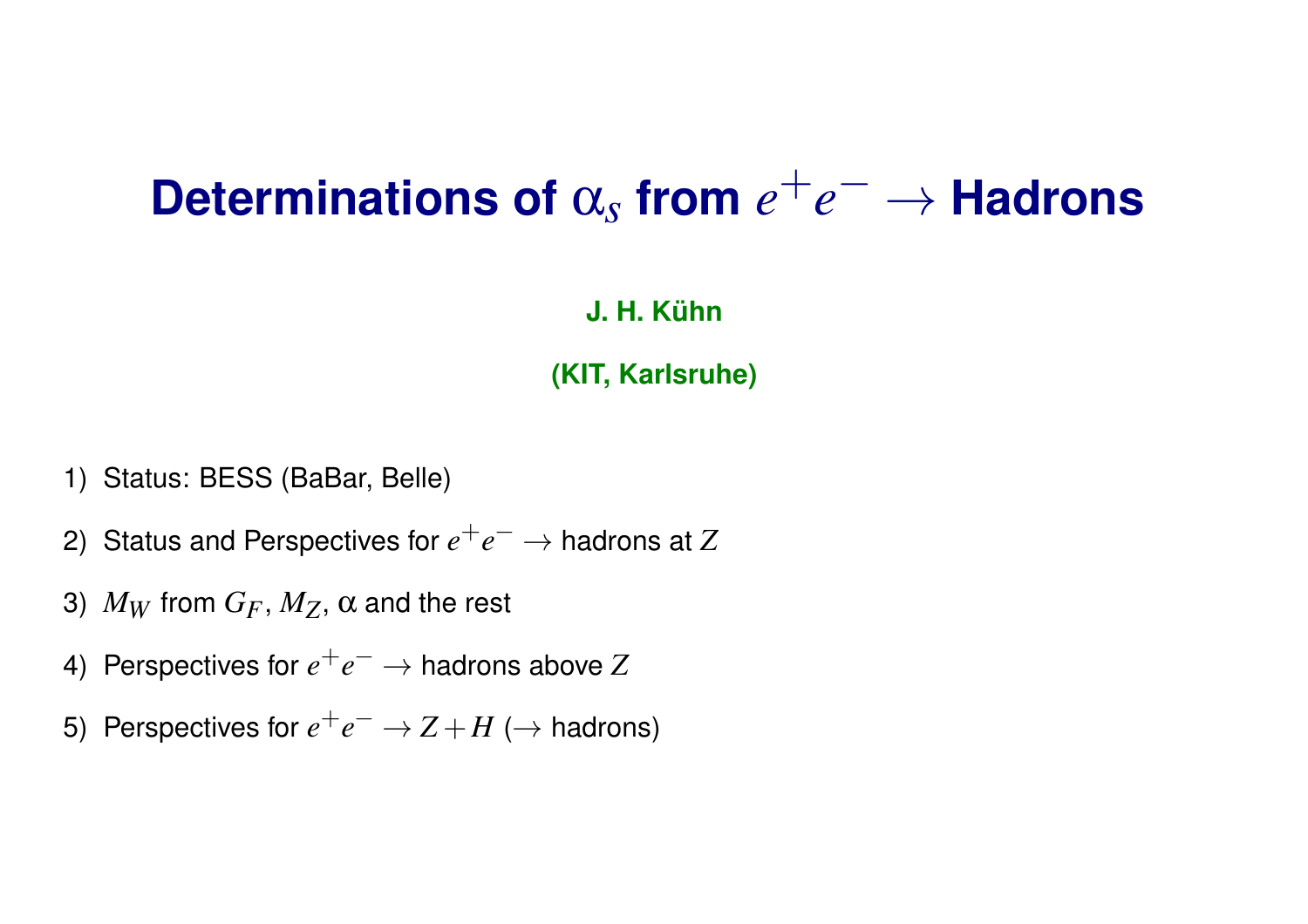## **1) Status: BESS (BaBar, Belle)**

## *e* +*e* − **at low energies**

**BESS** ( PLB 641 (2006) 145 )

*R*(3.650 GeV and 3.6648 GeV) =  $2.224 \pm 0.019 \pm 0.089$  $R = 3$  $\overline{1}$  $Q_u^2 + Q_d^2 + Q_s^2$  $\binom{2}{s}$   $\left(1+a_s+1.40923a_s^2-12.7671a_s^3-79.9806a_s^4\right)$ *s*  $+3(Q_u+Q_d+Q_c)^2$  $=0$  $\overline{1}$  $-0.4138a_s^3 - 4.9841a_s^4$ *s*  $\overline{\phantom{0}}$ 

present experimental precision at BESS:  $\frac{\delta R}{R}\approx 4\%$ 

$$
\Rightarrow \alpha_s \approx 0.31^{+0.13}_{-0.14}
$$

$$
\Rightarrow \frac{\delta R}{R} \approx 2\%
$$
 looks feasible



 $\overline{\phantom{0}}$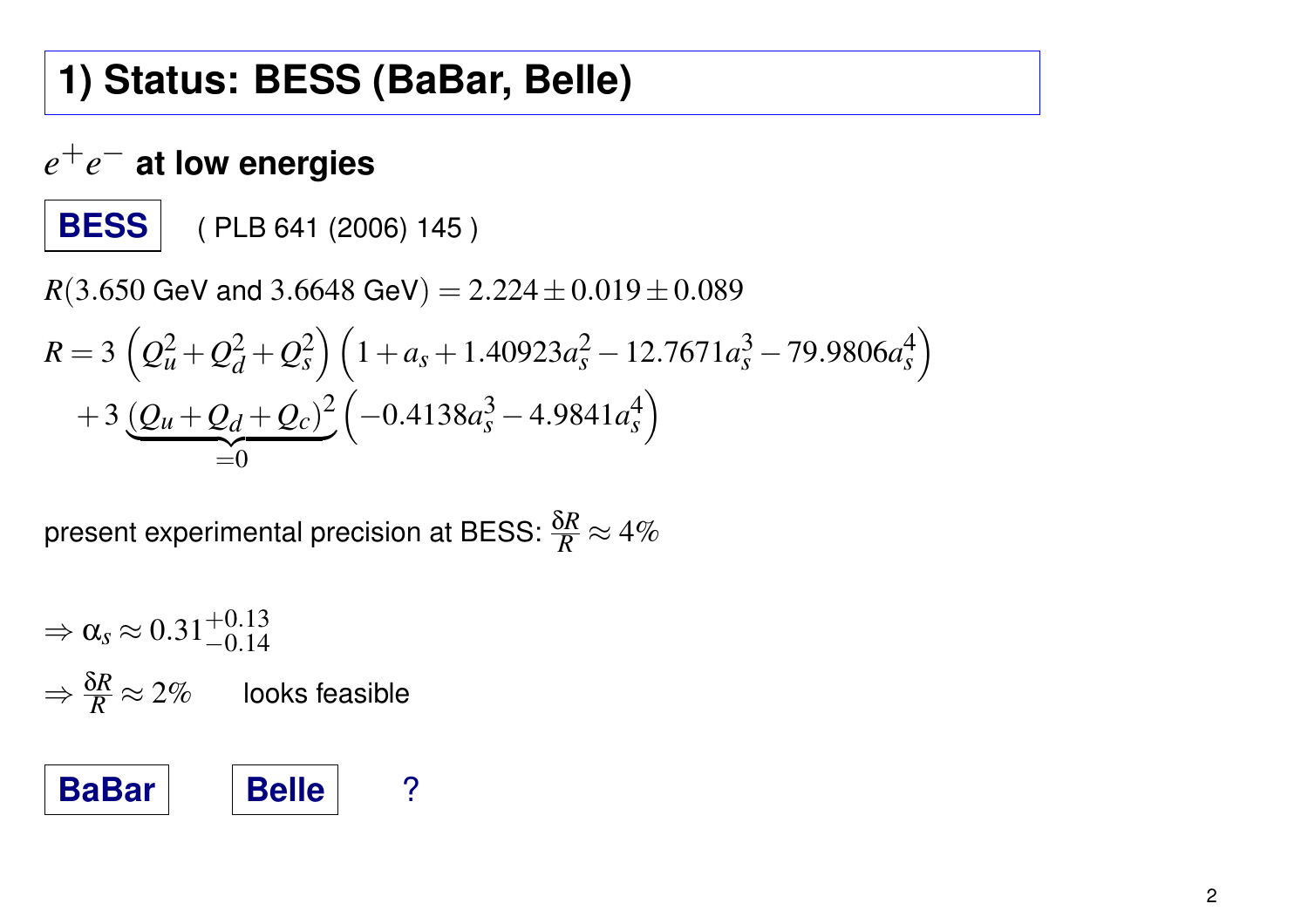# **2) Status and Perspectives for**  $e^+e^-$  **→ Hadrons at the**  $Z$

 $\Gamma_{had}$  and  $\Gamma_{had}/\Gamma_{lept}$  corrections known to  $O(\alpha_s^4)$  $s^{4}$ ), N<sup>3</sup>LO

(Baikov, Chetyrkin, JK, Rittinger, arxiv: 0801.1821, 1201.5804)

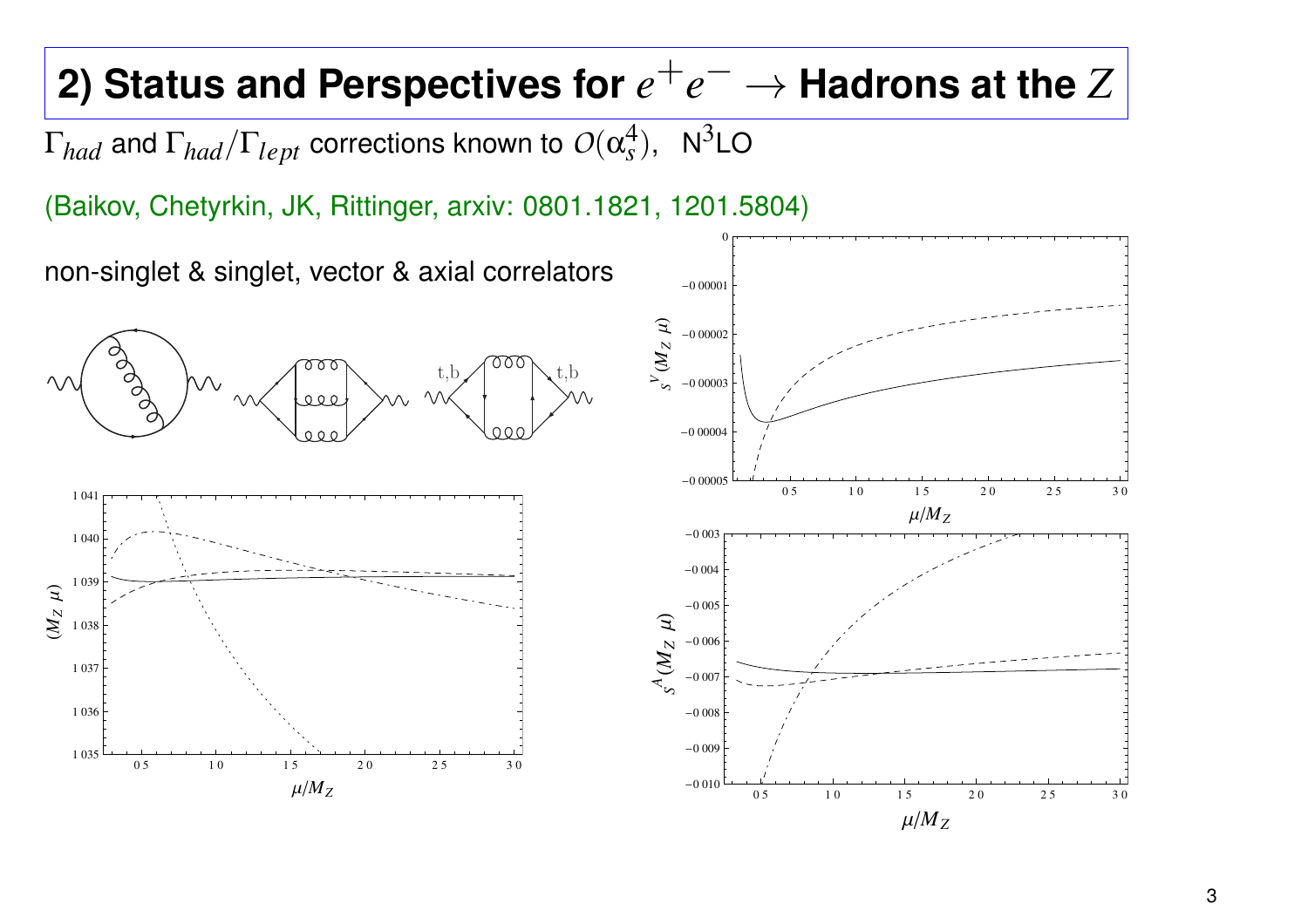theory uncertainty from  $M_Z/3 < \mu < 3M_Z$ 

 $\Rightarrow$   $\delta\Gamma_{NS}$  = 101keV;  $\Big)$  $\delta\Gamma_S^V$  = 2.7keV;  $\delta\Gamma_S^A$  = 42keV;  $\overline{\mathcal{L}}$  $\int$  $\Sigma=145.7$ keV (corresponds to δ $α<sub>s</sub>$  ∼ 3 × 10<sup>-4</sup>) TLEP:  $\delta\Gamma_{had} \widehat{=} 100$  keV

similar analysis of  $\Gamma(W \to \text{had})$  only affected by non-singlet contributions!

*s* ( ?),

**b**-mass corrections under control:  $m_b^2$  $<sub>b</sub><sup>2</sup>α<sub>s</sub><sup>4</sup>$ </sub> *s* ; *m* 4  $<sup>4</sup><sub>b</sub>α<sup>3</sup><sub>s</sub>$ </sup> *s* ; ...

 one more loop?  $\alpha_s^2$  $s^2(1979), \alpha_s^3$  $\frac{3}{s}(1991), \ \alpha_s^4$  $_s^4(2008)$ ,  $\alpha_s^5$ guesses on  $\alpha_s^5$  based on  $\dots$  .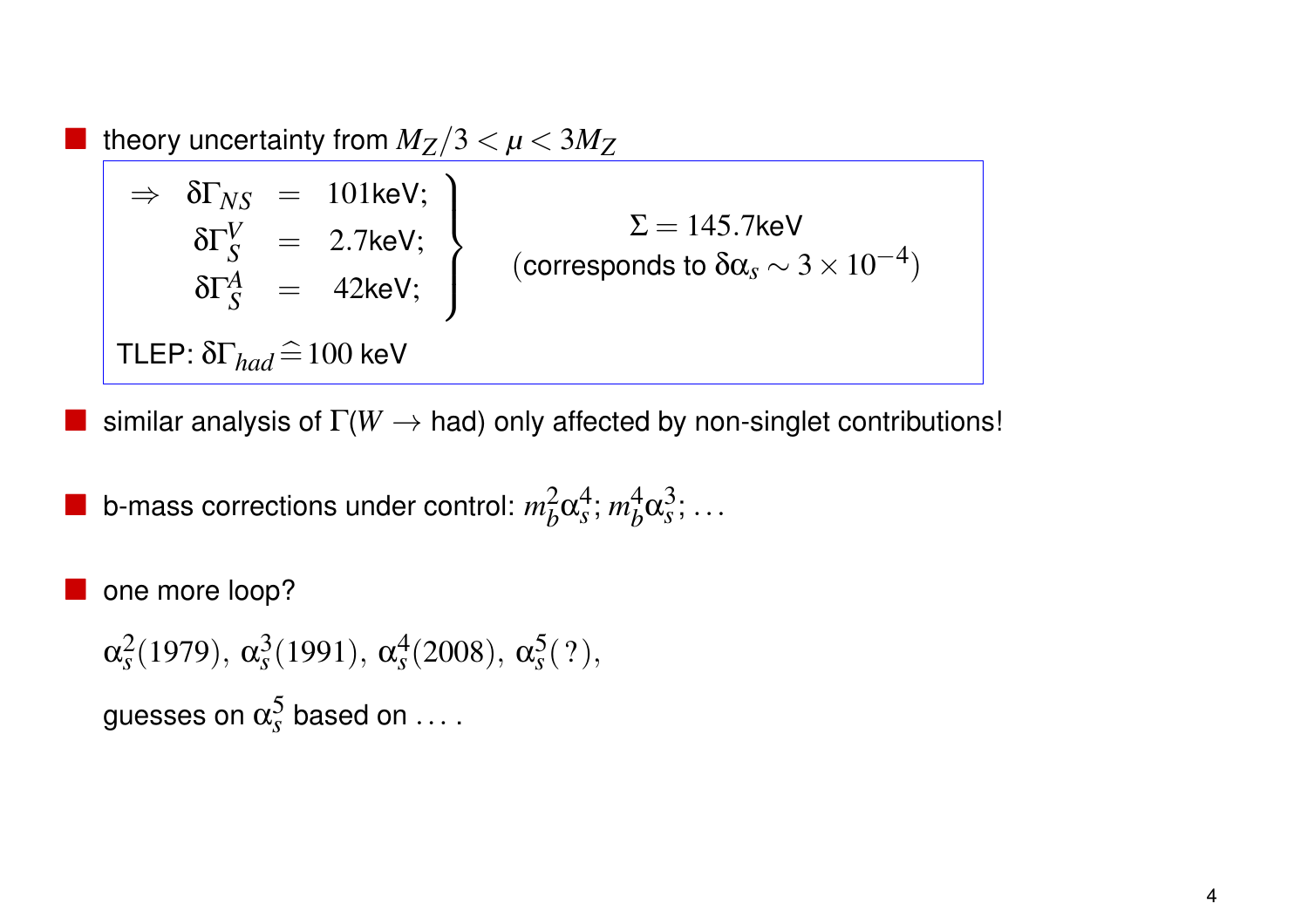## **Mixed electroweak and QCD: light quarks (u,d,c,s)**

terms of  $O(\alpha \alpha_s)$ , Czarnecki, JK; hep-ph/9608366



 $\Delta\Gamma\equiv\Gamma(\textsf{two loop (EW}\star \textsf{QCD)})-\Gamma_{\textsf{Born}}\delta_{\textsf{EW}}^{\textsf{NLO}}\delta_{\textsf{QCD}}^{\textsf{NLO}}=-0.59(3)$  MeV

aim (T-LEP paper):  $\delta\Gamma \approx 0.1$  MeV

three loop: reduction by  $\#\cdot \frac{\alpha_s}{\pi}$  $\frac{x_{s}}{\pi} = \text{\#}0.04$ 

# should not exceed 5!

corrections of  $O(\alpha_w\alpha_s^2)$  $s<sub>s</sub><sup>2</sup>$ ) (three loop) difficult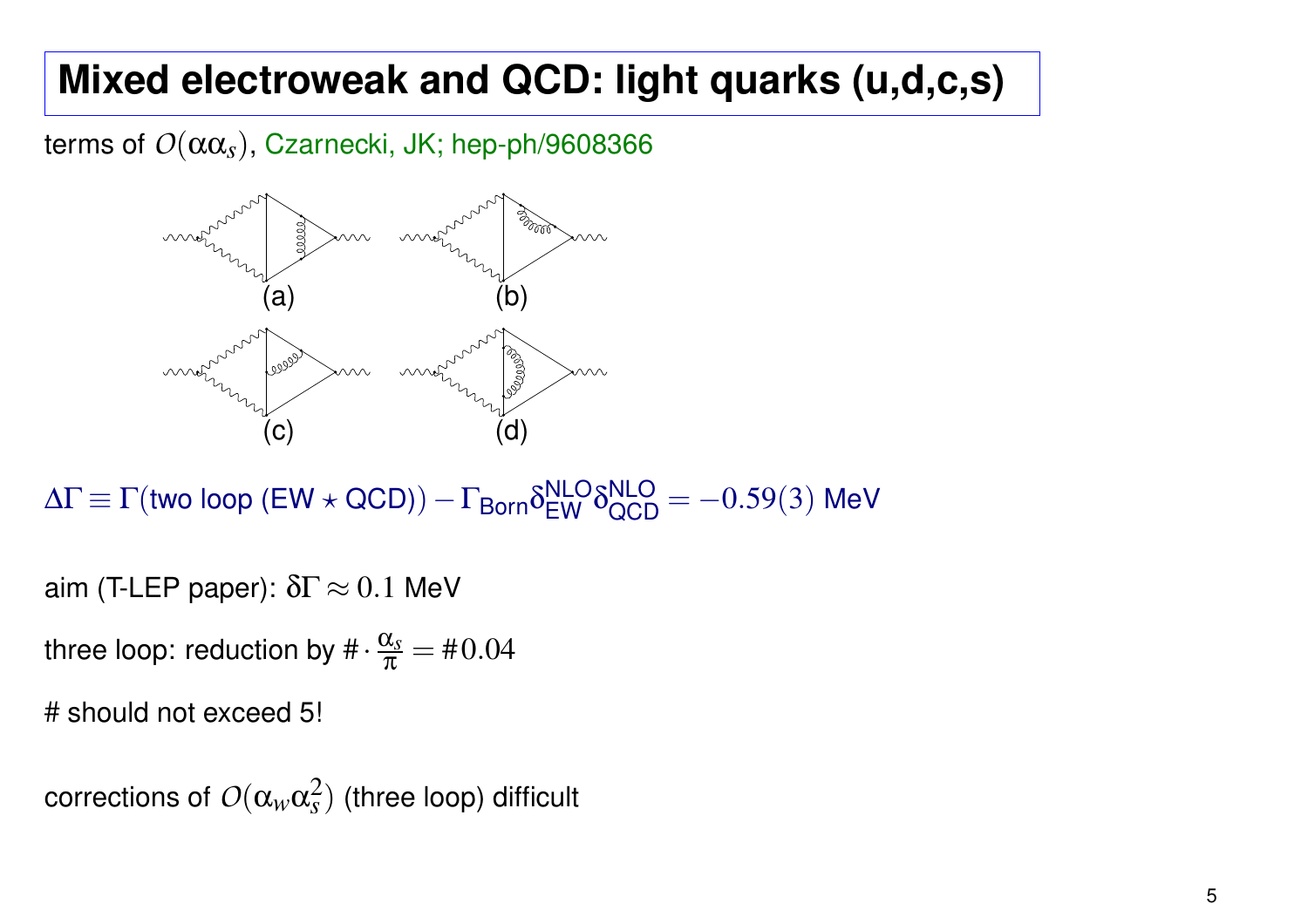$$
\Gamma(Z\to b\bar{b})\equiv\Gamma_b
$$

aim:  $\delta R_b \equiv \frac{\delta \Gamma_b}{\Gamma_Z}$  $\frac{\delta \Gamma_b}{\Gamma_Z}$  = 2  $-$  5  $\times$   $10^{-5}$  (LEP:  $R_b$  =  $0.21629$   $\pm$   $0.00066$ , corresponds to  $\delta \Gamma_b$   $\approx$   $1.6$  MeV)  $2\times10^{-5}$  corresponds to  $0.05$  MeV!

corrections specific for  $b\bar{b}$ :

$$
m_t^2
$$
-enhancement: order  $G_F m_t^2$  and  $G_F m_t^2 \alpha_s$   

$$
\Delta \Gamma = \frac{G_F M^3}{16\pi^3} G_f m_t^2 (1 - \frac{2}{3} s_w^2)(1 - \frac{\pi^2 - 3}{3} \frac{\alpha_s}{\pi})
$$
 (Fleischer et al 1992)

Complete α*w*α*s* result:

$$
\Gamma_b - \Gamma_q = (-5.69 - 0.79 \quad O(\alpha)
$$
  
+0.50 + 0.06 \quad O(\alpha \alpha\_s)) MeV

separated into  $m_t^2$  $t^2$ -enhanced and rest (Harlander, Seidensticker, Steinhauser hep-ph/9712228)



dressed with gluons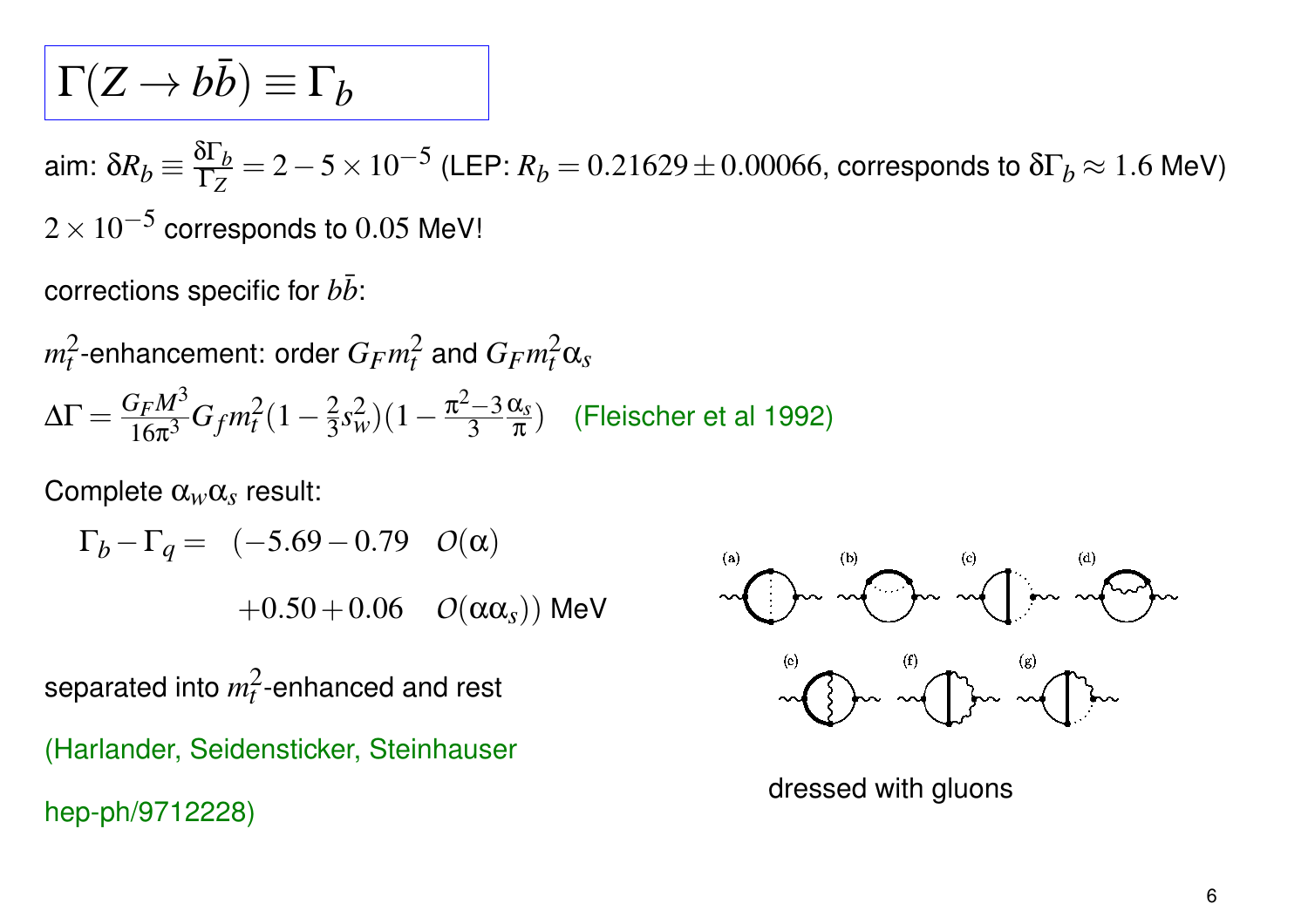motivates the evaluation of  $m_t^2$  $\frac{2}{t}$ -enhanced corrections of  $O(G_Fm_t^2\alpha_s^2)$ *s* )

(Chetyrkin, Steinhauser, hep-ph/990480)

 $δΓ<sub>b</sub>$ (*G<sub>F</sub>* $m_t^2 α_s^2$  $\binom{2}{s} \approx 0.1$ MeV (non-singlet) (absent in Z-fitter, G-fitter!)

General observation:

many top-induced corrections become significantly smaller, if *mt* is expressed in *MS* convention

$$
\bar{m}_t(\bar{m}_t) = m_{pole} \left( 1 - 1.33 \left( \frac{\alpha_s}{\pi} \right) - 6.46 \left( \frac{\alpha_s}{\pi} \right)^2 - 60.27 \left( \frac{\alpha_s}{\pi} \right)^3 - 704.28 \left( \frac{\alpha_s}{\pi} \right)^4 \right)
$$

(Karlsruhe, 1999) ( Marquard, Smirnov, Smirnov, Steinhauser, 2015)

= 
$$
(173.34 - 7.96 - 1.33 - 0.43 - 0.17)
$$
 GeV  
=  $(163.45 \pm 0.72|_{m_t} \pm 0.19|_{\alpha_s} \pm ?|_{th})$  GeV

top scan  $\Rightarrow$  *m*(potential subtracted)

 $δm<sub>t</sub>$  ~ 20 – 30 MeV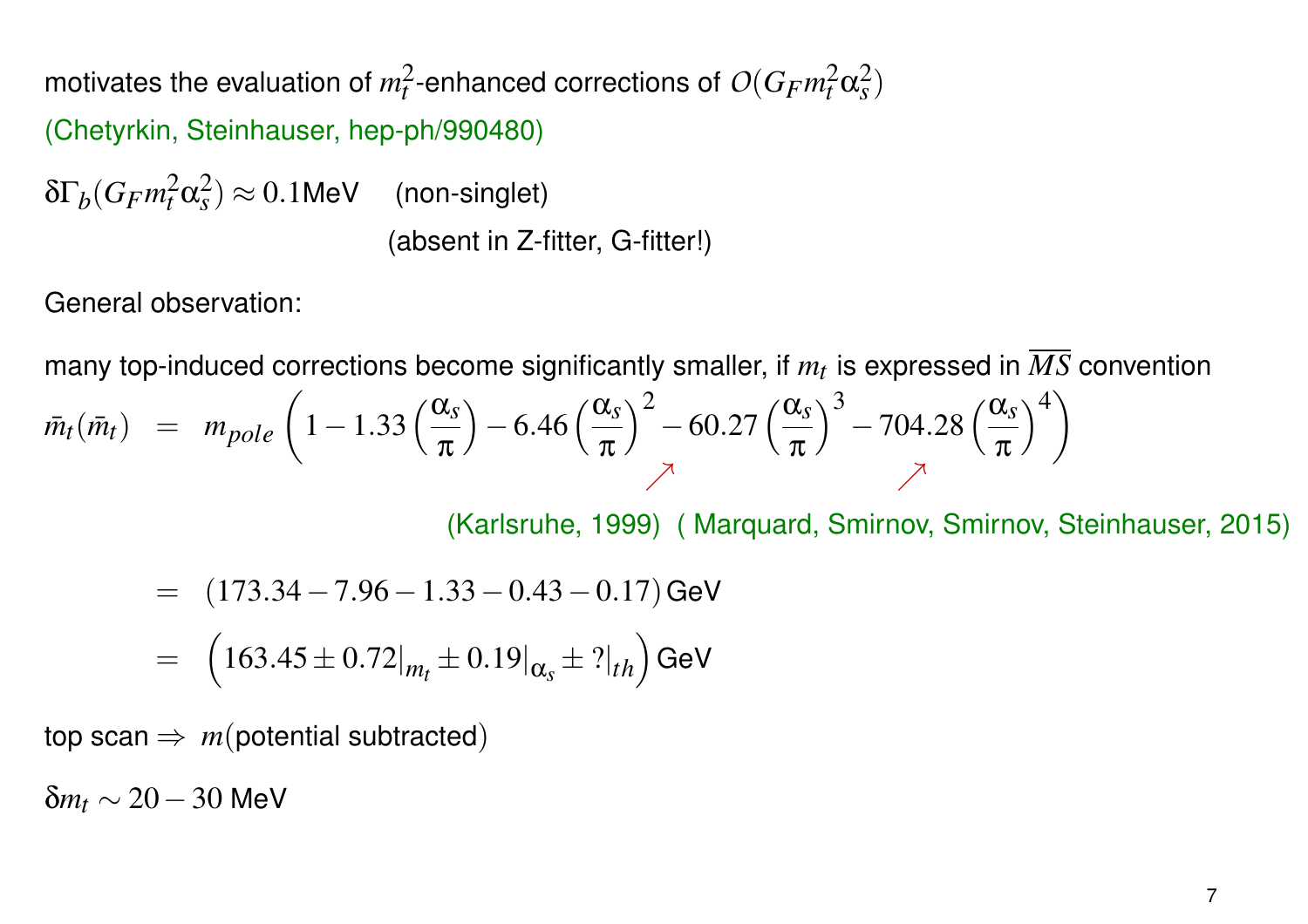$$
\Gamma(Z\to b\bar{b})
$$

Can we isolate the *Zbb*-vertex?

 $R_b = 0.21629 \pm 0.00066$  (LEP);  $3\%_0 = \Gamma(Z \rightarrow b\bar{b})/\Gamma_{had} \equiv 1.2$  MeV TLEP:  $\delta R = 2 - 5 \times 10^{-5} = 50 - 120$  keV

conceptual problem: singlet-terms



$$
\Gamma_{b\bar{b}c\bar{c}}^{\text{singlet}} = \left(\frac{G_F M_Z^3}{8\sqrt{2}\pi}\right) 0.31 \left(\frac{\alpha_s}{\pi}\right)^2 \approx 340 \text{ keV}
$$

(total hadronic rate more robust!)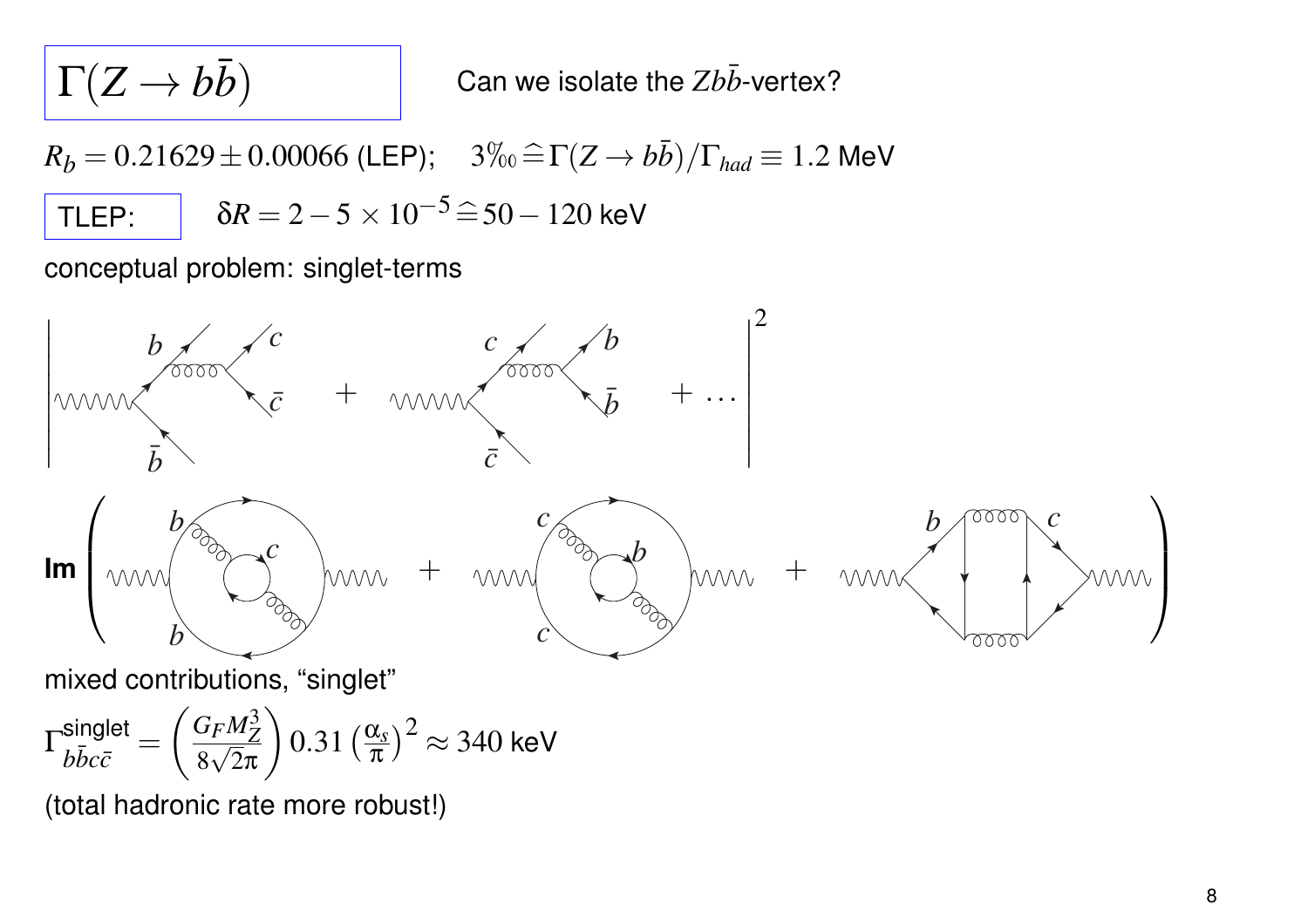## **3)**  $M_W$  from  $G_F$ ,  $M_Z$ ,  $\alpha$  and the rest

LEP:  $\delta M_W \simeq 30$  MeV; LEP+Tevatron:  $\delta M_W \simeq 15$  MeV; Fcc-ee:  $\delta M_W \simeq 0.5-1$  MeV

## **Theory**

$$
M_W^2 = f(G_F, M_Z, m_t, \Delta \alpha, \ldots) = \frac{M_Z^2}{2(1-\delta \rho)} \left( 1 + \sqrt{1 - \frac{4\pi \alpha (1-\delta \rho)}{\sqrt{2}G_F M_Z^2} \left( \frac{1}{1-\Delta \alpha} + \ldots \right)} \right);
$$

*mt* -dependence through δρ*t*

$$
\delta M_W \approx M_W \frac{1}{2} \frac{\cos^2 \theta_w}{\cos^2 \theta_w - \sin^2 \theta_w} \delta \rho \approx 5.7 \times 10^4 \delta \rho \text{ [MeV]}
$$
  

$$
\delta \rho_t = 3X_t \left( 1 - 2.8599 \left( \frac{\alpha_s}{\pi} \right) - 14.594 \left( \frac{\alpha_s}{\pi} \right)^2 - 93.1 \left( \frac{\alpha_s}{\pi} \right)^3 \right)
$$
  

$$
\downarrow
$$
  

$$
\delta M_W = 9.5 \text{ MeV} \qquad \delta M_W = 2.1 \text{ MeV}
$$

 $\alpha_s^3$  $s<sub>s</sub>$ : 4 loop (Chetyrkin, JK, Maierhöfer, Sturm; Boughezal, Czakon, 2006)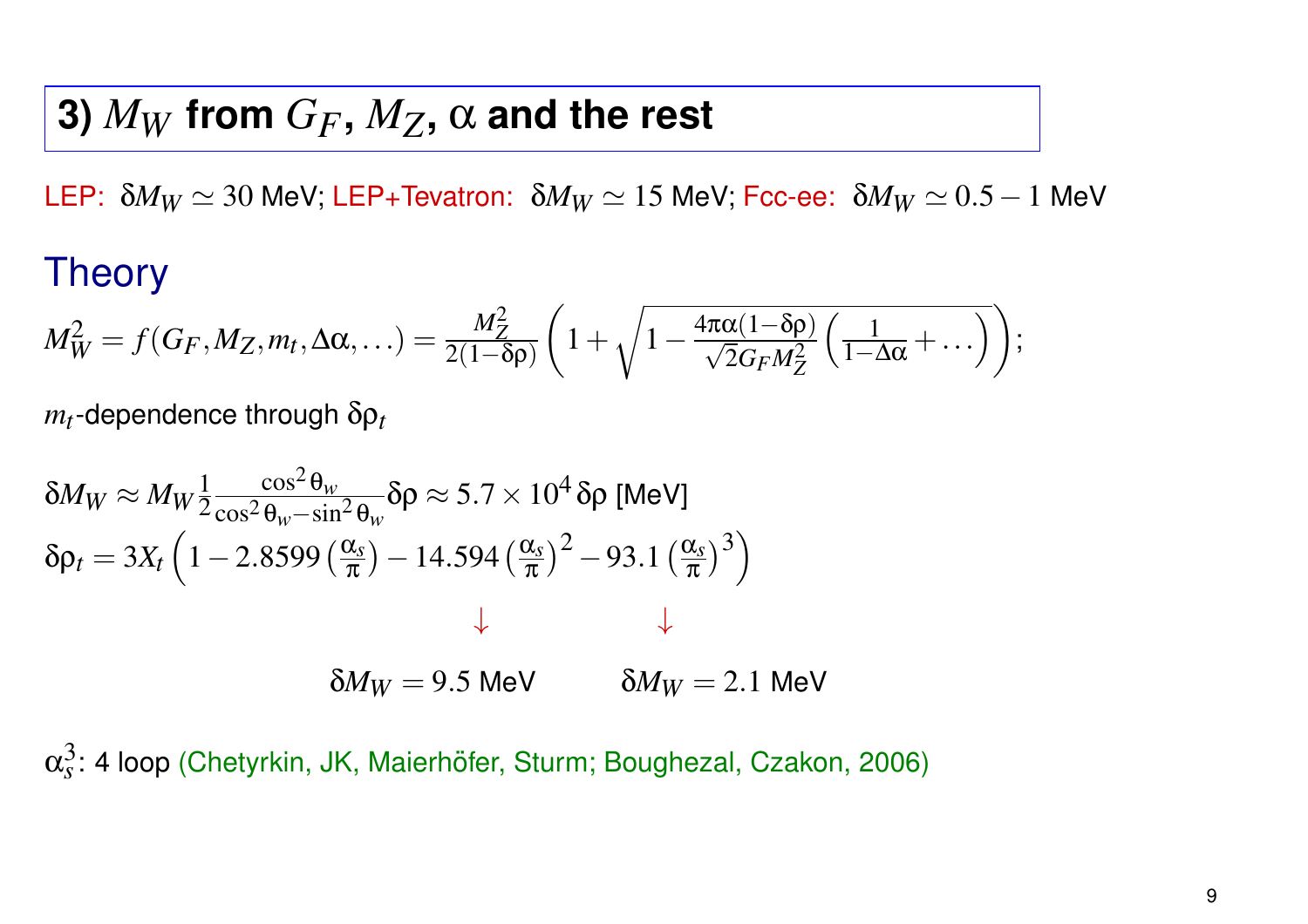#### mixed  $QCD \star$  electroweak



three loop  $(X_t \equiv G_F m_t^2)$  $X_t^3$ *t* (purely weak)  $\Rightarrow$  200eV  $\alpha_s X_t^2$ *t*  $\Rightarrow$  2.5MeV  $\alpha_{\stackrel{}{{}_S}\phantom{}_{\sim}}^2 X_t$  (QCD three loop)  $\;\Rightarrow -9.5$ MeV  $\alpha_s^3 X_t$  (QCD four loop)  $\Rightarrow$  2.1MeV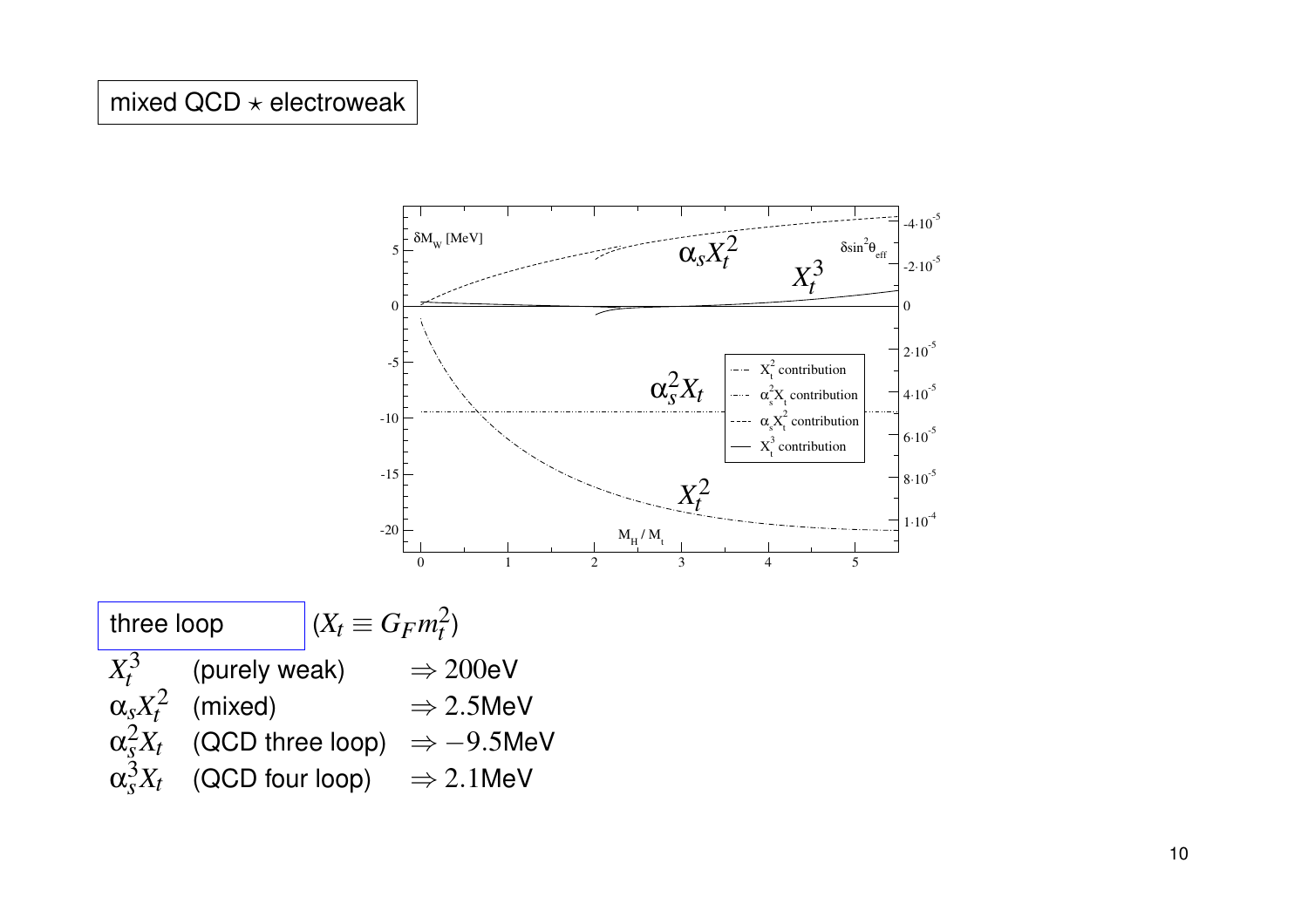#### the future

individual uncalculated higher orders below 0.5 MeV, examples:

 $\alpha_s^2 X_t^2$  presumably feasible (4 loop tadpoles),  $\alpha_s^4 X_t$  5 loop tadpoles?

dominant contribution from  $m_t(pole) \Rightarrow \bar{m}_t$ 

crucial input:  $\boxed{m_t}$  also for stability of the universe

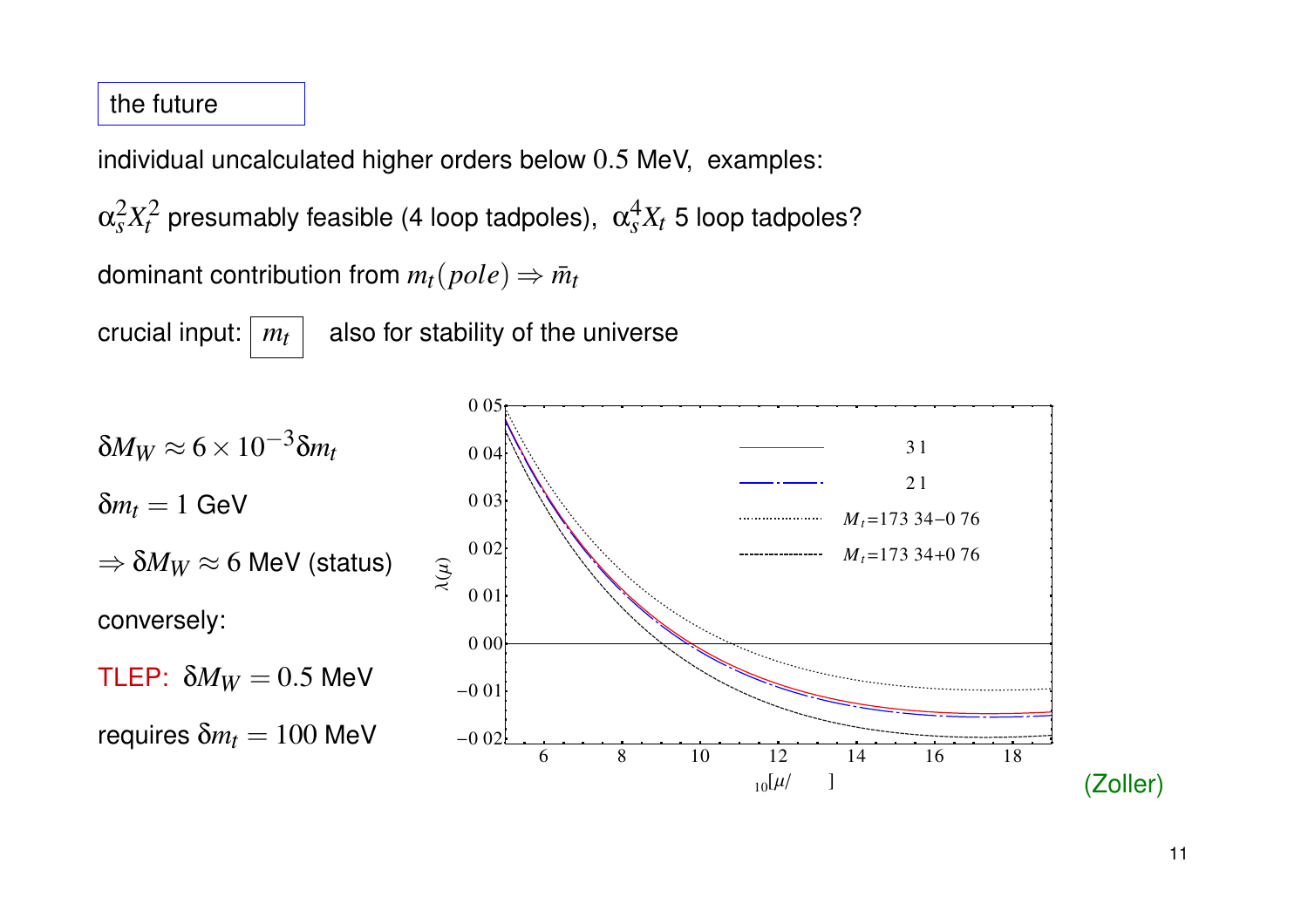TLEP:  $\delta m_t = 10 - 20$  MeV

based on bold extrapolation of ILC study (ILC: 35 MeV, no theory error) momentum distribution etc: LO only

σ*tot* in N3LO just completed (Beneke, Kiyo Marquard, Piclum, Penin, Steinhauser)



robust location of threshold, extraction of  $\lambda_{Yuk}$  requires normalization!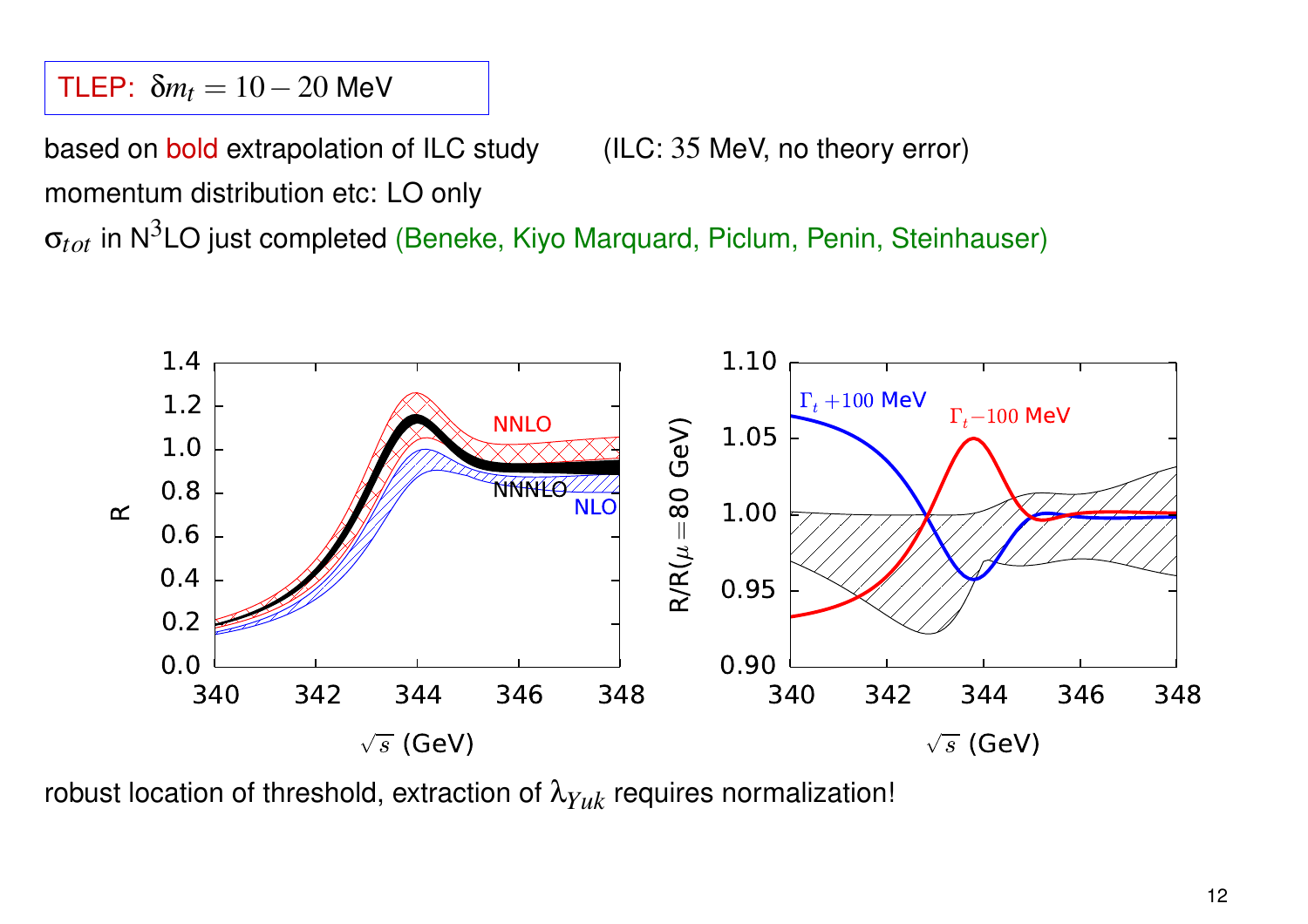$im$  *important ingredient:*  $\bar{m}_t(\bar{m}_t) \Leftrightarrow m_{pole}$ example:  $m_{pole} = 173.340 \pm 0.87$  GeV, (6)  $\binom{O}{s}(m_t) = 0.1088$ 

4 loop term is just completed ( Marquard, Smirnov, Smirnov, Steinhauser, 2015)

$$
m_{pole} = \bar{m}_t(\bar{m}_t) \left( 1 + 0.4244 \alpha_s + 0.8345 \alpha_s^2 + 2.365 \alpha_s^3 + (8.49 \pm 0.25) \alpha_s^4 \right)
$$
  
= (163.643 + 7.557 + 1.617 + 0.501 + 0.195 \pm 0.05) GeV

four-loop term matters!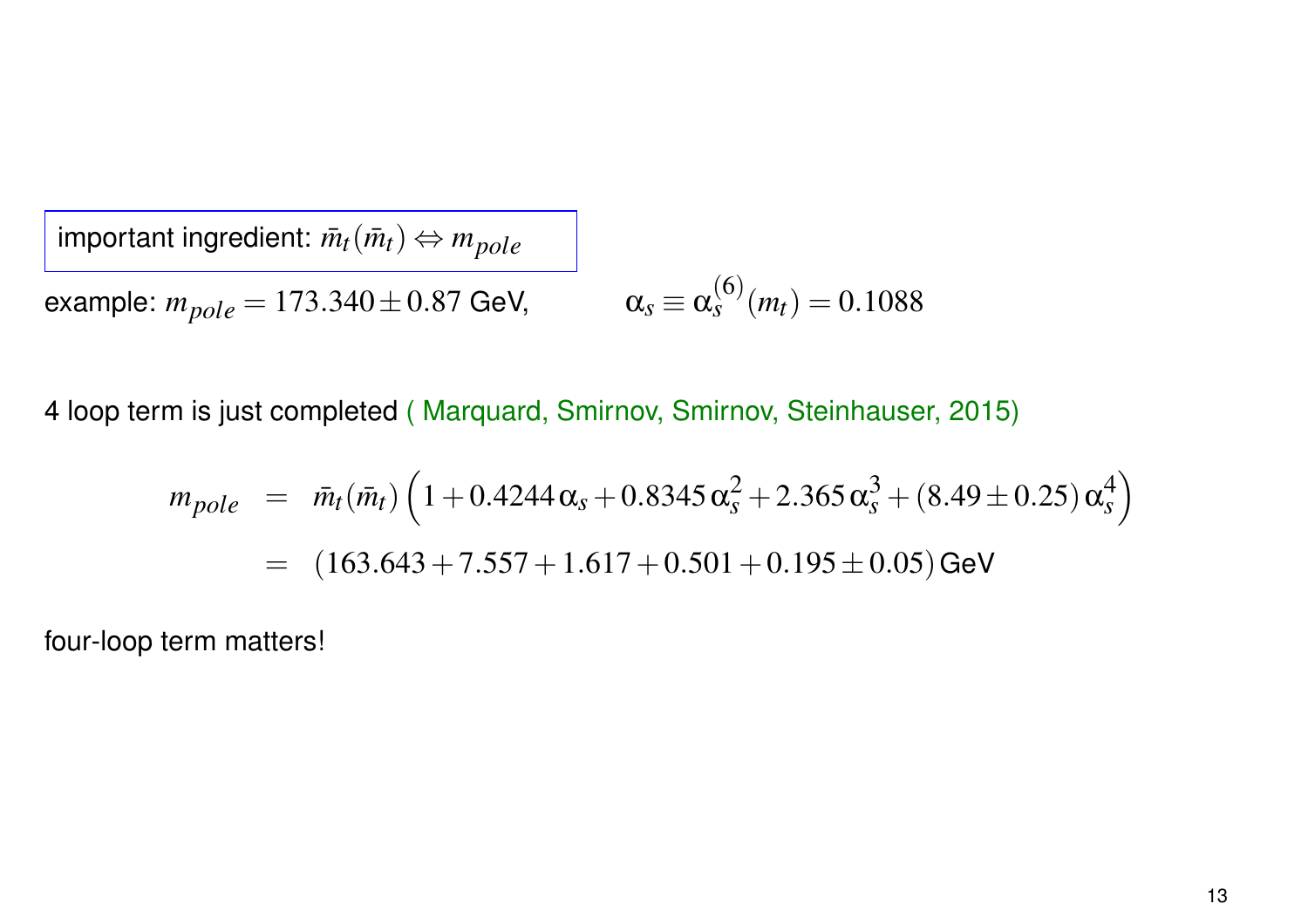# **4) Perspectives for**  $e^+e^-$  → **Hadrons above**  $Z$

pure QED

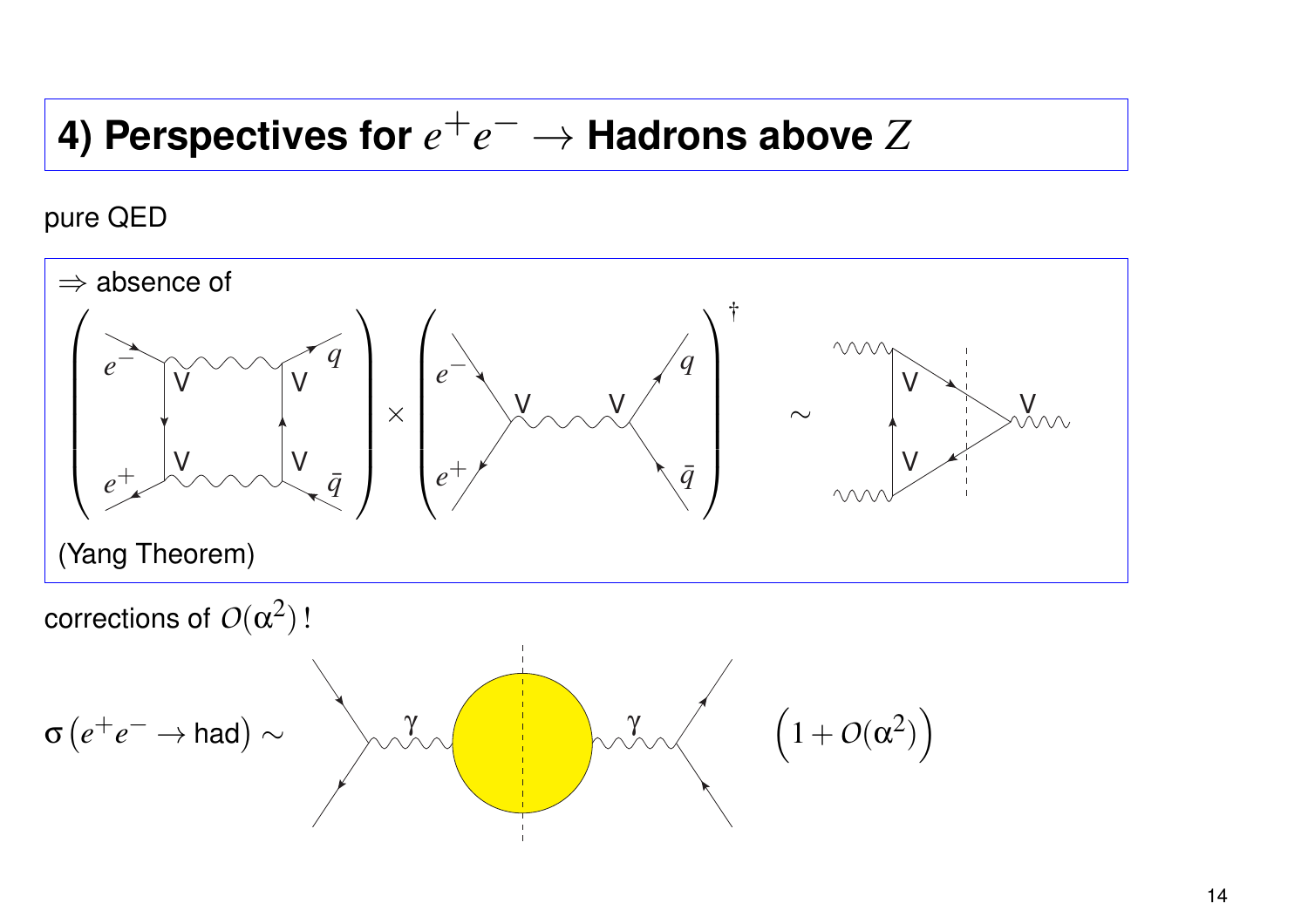#### electroweak theory

$$
\begin{pmatrix}\n\overrightarrow{e} & \overrightarrow{A} & \overrightarrow{q} \\
\overrightarrow{e} & \overrightarrow{A} & \overrightarrow{A} & \overrightarrow{q} \\
\overrightarrow{e} & \overrightarrow{A} & \overrightarrow{Q} & \overrightarrow{Q} \\
\overrightarrow{e} & \overrightarrow{Q} & \overrightarrow{Q} & \overrightarrow{Q}\n\end{pmatrix} \times \begin{pmatrix}\n\overrightarrow{e} & \overrightarrow{Q} & \overrightarrow{Q} \\
\overrightarrow{e} & \overrightarrow{Q} & \overrightarrow{Q} & \overrightarrow{Q} \\
\overrightarrow{e} & \overrightarrow{Q} & \overrightarrow{Q} & \overrightarrow{Q}\n\end{pmatrix} \times \begin{pmatrix}\n\overrightarrow{q} & \overrightarrow{Q} & \overrightarrow{Q} \\
\overrightarrow{Q} & \overrightarrow{Q} & \overrightarrow{Q}\n\end{pmatrix} \times \begin{pmatrix}\n\overrightarrow{q} & \overrightarrow{Q} & \overrightarrow{Q} \\
\overrightarrow{Q} & \overrightarrow{Q} & \overrightarrow{Q}\n\end{pmatrix} \times \begin{pmatrix}\n\overrightarrow{q} & \overrightarrow{Q} & \overrightarrow{Q} \\
\overrightarrow{Q} & \overrightarrow{Q} & \overrightarrow{Q}\n\end{pmatrix} \times \begin{pmatrix}\n\overrightarrow{q} & \overrightarrow{Q} & \overrightarrow{Q} \\
\overrightarrow{Q} & \overrightarrow{Q} & \overrightarrow{Q}\n\end{pmatrix} \times \begin{pmatrix}\n\overrightarrow{q} & \overrightarrow{Q} & \overrightarrow{Q} \\
\overrightarrow{Q} & \overrightarrow{Q} & \overrightarrow{Q}\n\end{pmatrix} \times \begin{pmatrix}\n\overrightarrow{q} & \overrightarrow{Q} & \overrightarrow{Q} \\
\overrightarrow{Q} & \overrightarrow{Q} & \overrightarrow{Q}\n\end{pmatrix} \times \begin{pmatrix}\n\overrightarrow{q} & \overrightarrow{Q} & \overrightarrow{Q} \\
\overrightarrow{Q} & \overrightarrow{Q} & \overrightarrow{Q}\n\end{pmatrix} \times \begin{pmatrix}\n\overrightarrow{q} & \overrightarrow{Q} & \overrightarrow{Q} \\
\overrightarrow{Q} & \overrightarrow{Q} & \overrightarrow{Q}\n\end{pmatrix} \times \begin{pmatrix}\n\overrightarrow{q} & \overrightarrow{Q} & \overrightarrow{Q} \\
\overrightarrow{Q} & \overrightarrow{Q} & \overrightarrow{Q}\n\end{pmatrix} \times \begin{pmatrix}\n\overrightarrow{q} & \overrightarrow{Q} & \overrightarrow{Q} \\
\overrightarrow{Q} &
$$

leading contribution *O*(α)

$$
Z^{\text{WW}}\left(\begin{matrix} A & & \\ & & \\ A & & \\ & & \end{matrix}\right) \times \mathcal{N}_{\text{WW}}Z, Z \qquad \qquad \sum_{q} \left( \left( g_A^q \right)^2 g_V^q \right) = \left( \left( g_A^u \right)^2 \sum_{q} g_V^q \right) \neq 0
$$

 $\Rightarrow$  interference of order  $\alpha$ 

similarly for V A *Z*  $\gamma^{\wedge\!\wedge\!\wedge}$  $\gamma$ <sub>www</sub>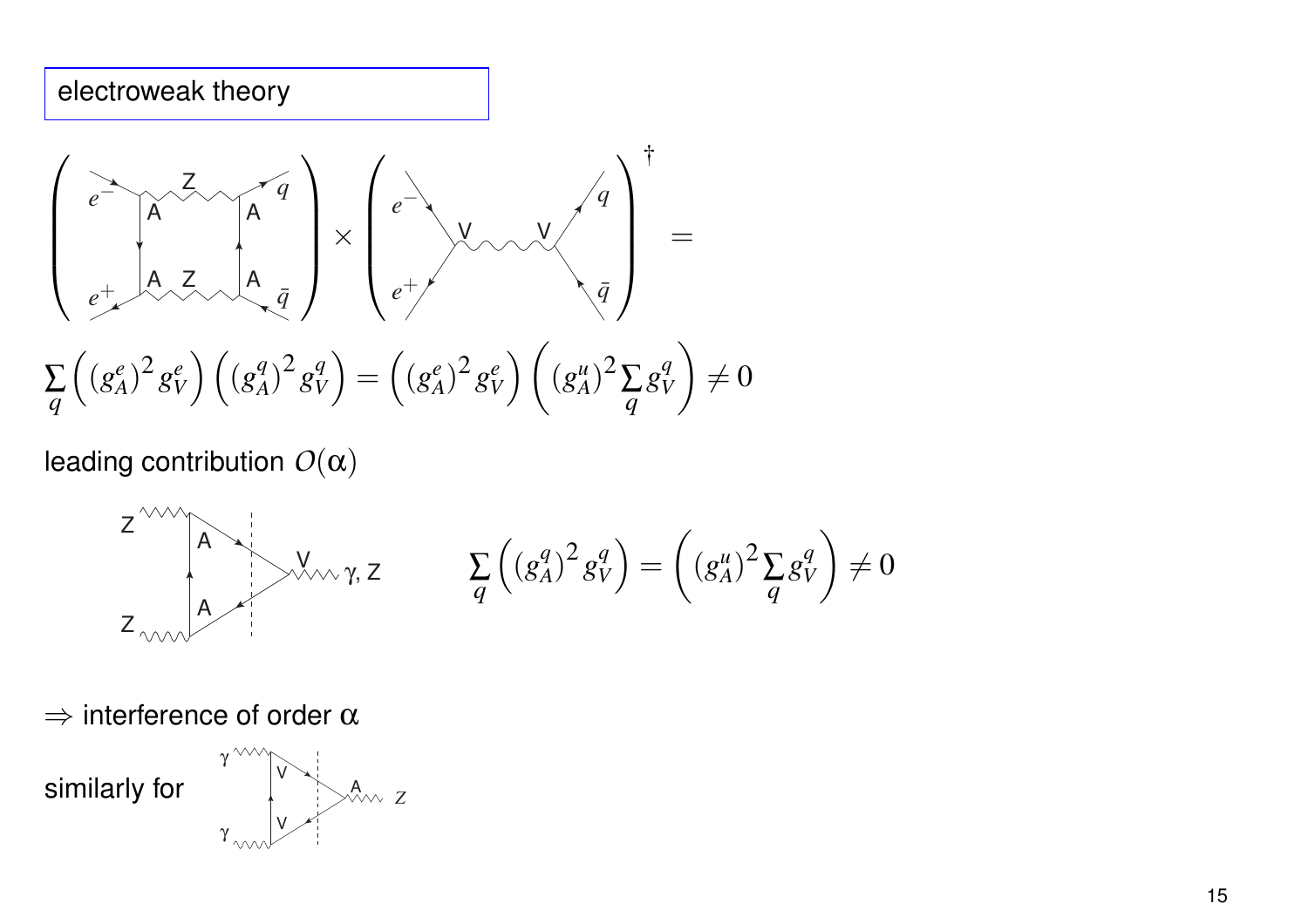### **Important radiative tail from Z**



precise predictions  $\Big(\displaystyle < \frac{1}{2}\% \Big)$  $\overline{\phantom{0}}$ difficult:

large radiative tail from the Z (factor 3 compared to Born cross section)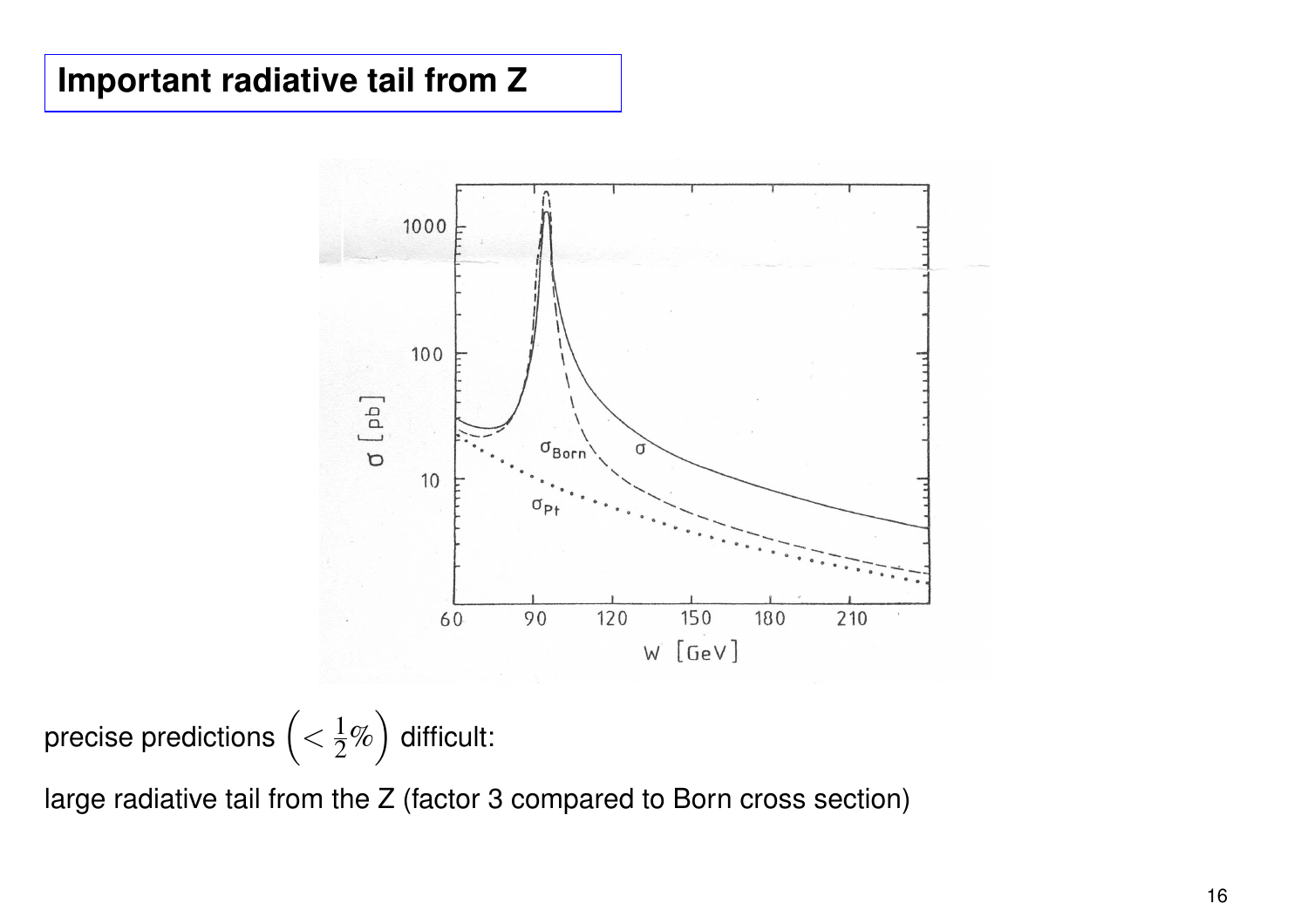## 5) Perspectives for  $e^+e^- \to Z+H(\to$  hadrons)

![](_page_16_Figure_1.jpeg)

Cross sections for the three major Higgs production processes as a function of center of mass

energy (from arXiv:1306.6352)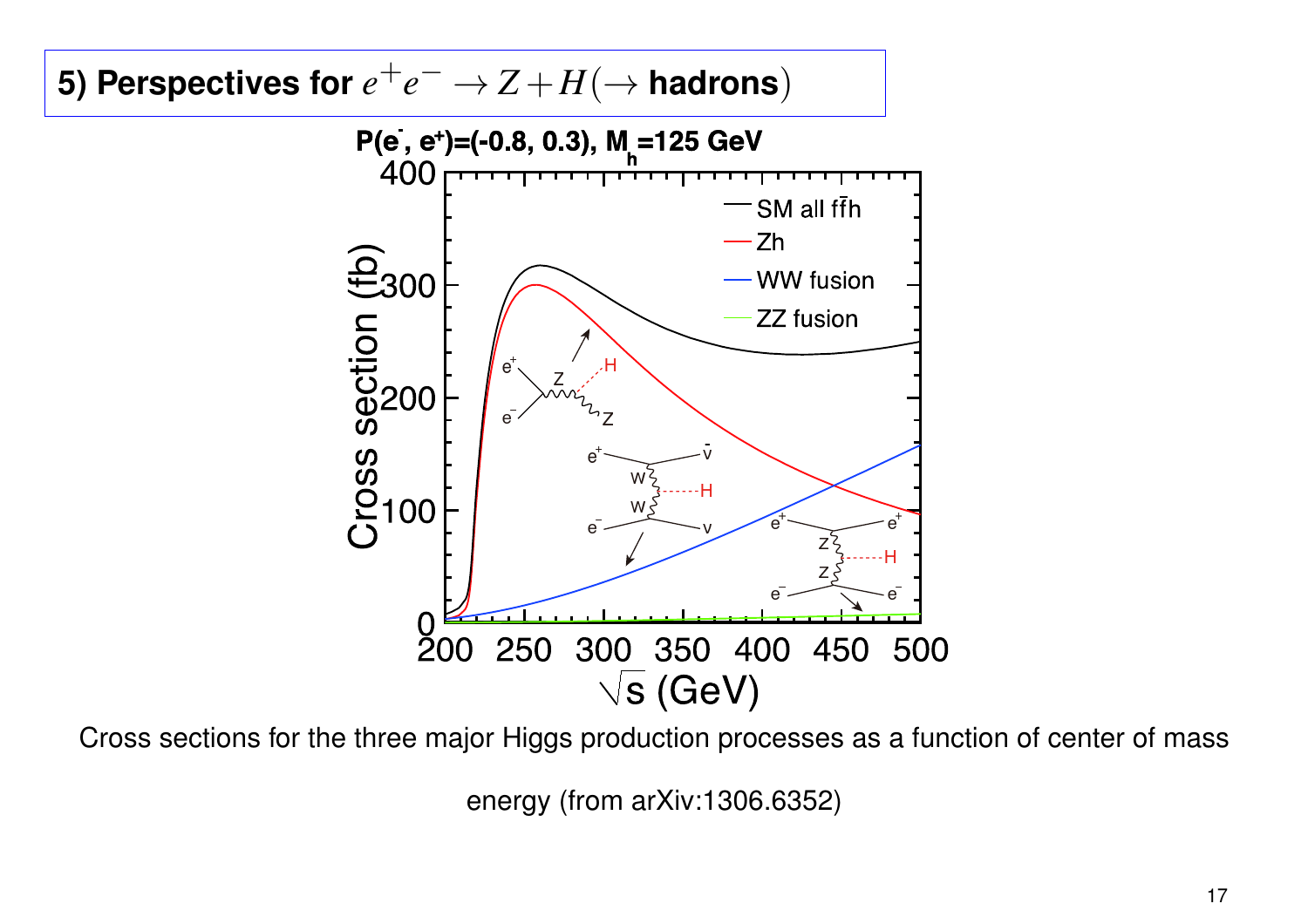example:  $H \rightarrow b\bar{b}$  dominant decay mode, all branching ratios are affected! TLEP:  $\sigma_{HZ} \times Br(H \rightarrow b\bar{b})$ : aim 0.2%

Higgs WG, arXiv:1307.1347 (Table 1) assumes α*<sup>s</sup>* = 0.119±0.002, *m<sup>b</sup>* |*pole* = 4.49±0.06 GeV:  $\frac{\delta\Gamma(H\rightarrow b\bar{b})}{\delta}$  $\frac{\partial \Gamma(H \to b\bar{b})}{\partial \Gamma(H \to b\bar{b})} = \pm 2.3\%|_{\alpha_s} \pm 3.2\%|_{m_b} \pm 2.0\%|_{th} \Rightarrow 7.5\%$  $\textsf{Our estimate:} \quad \Gamma(H\to b\bar{b}) = \frac{G_F M_H}{4\sqrt{2}\pi}$  $\frac{r}{\sqrt{2}}$  $2\pi$  $m_h^2$  $\frac{2}{b}(M_H)R^S(s=M_H^2, \mu^2=M_H^2)$  $R^{S}(M_H) = 1 + 5.667 \left(\frac{\alpha_s}{\pi}\right)$  $\pi$  $+29.147\left(\frac{\alpha_s}{2}\right)$  $\pi$  $\int_{0}^{2} +41.758\left(\frac{\alpha_{s}}{2}\right)$  $\pi$  $\sqrt{3}$  $-825.7$  $\alpha_s$  $\pi$  $\setminus^4$  $= 1+0.1948+0.03444+0.0017-0.0012$ = 1.2298 (Chetyrkin, Baikov, JK, 2006) for  $\alpha_s(M_Z) = 0.118$ ,  $\alpha_s(M_H) = 0.108$ 

Theory uncertainty  $(M_H/3 < \mu < 3M_H)$ : 5<sup>%</sup> (four loop) reduced to 1.5<sup>%</sup> (five loop)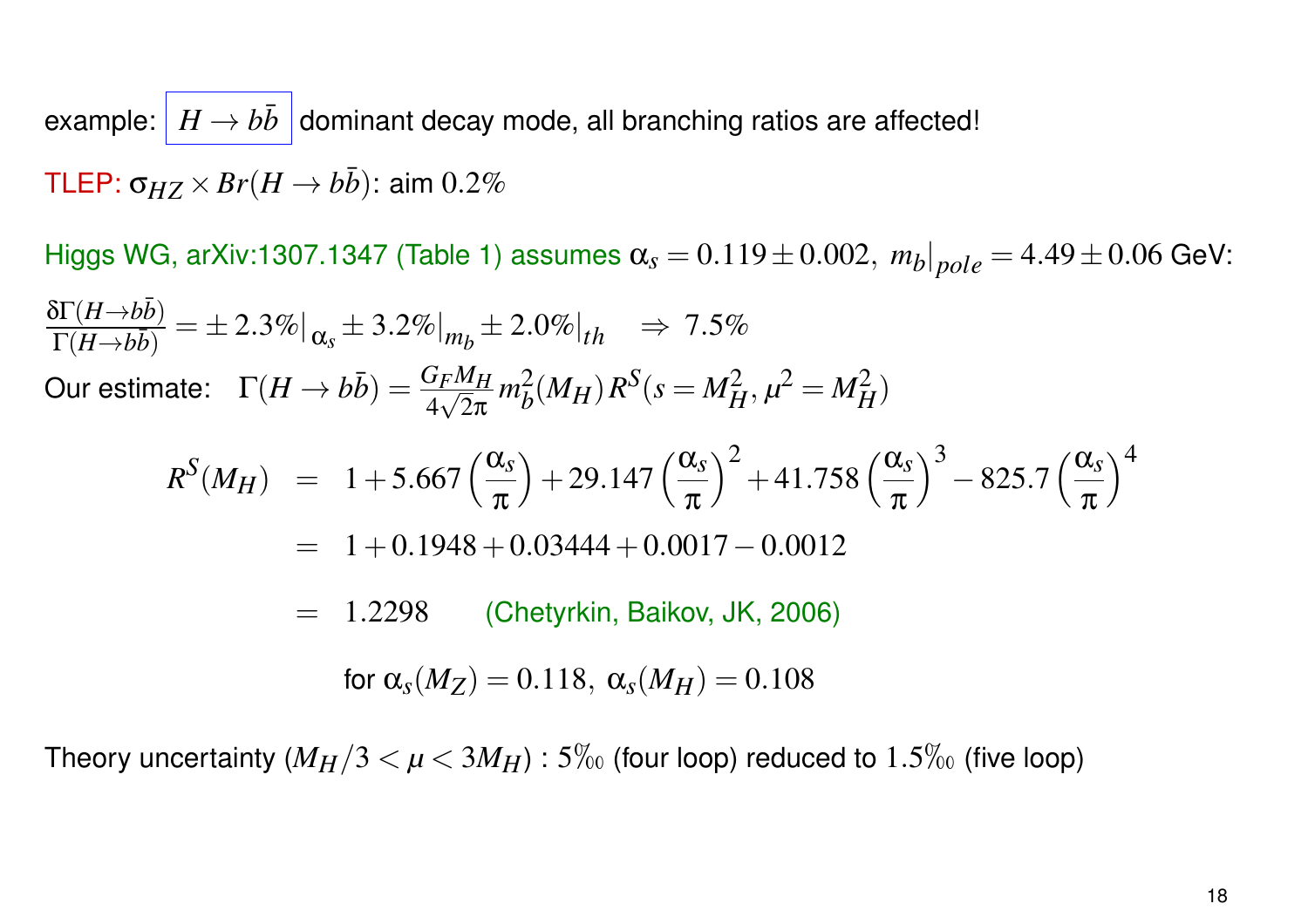present parametric uncertainties:

 $m_b(10{\rm GeV})=3610-\frac{\alpha_s-0.1189}{0.002}$ 12±11 MeV (Karlsruhe, arXiv:0907.2110)  $\sqrt{ }$ Bodenstein+Dominguez: 3623(9) MeV<br>
HPQCD 3617(25) MeV

 $(\alpha_s$  uncertainties are presently dominant, assuming  $\delta$  =  $0.002$ , they influence  $m_b$ -determination; running to  $M_H; R^S)$ 

running from 10 GeV to *MH* depends on

anomalous mass dimension, β-function and α*s*

 $m_b(M_H) = 2759 \pm 8 \vert_{m_b} \pm 27 \vert_{\alpha_s}$  MeV

γ4 (five loop): Baikov, Chetyrkin, J.H.K., 2012

 $\beta_4$  under construction

$$
\frac{\delta m_b^2(M_H)}{m_b^2(M_H)} = -1.4 \times 10^{-4} \left( \frac{\beta_4}{\beta_0} = 0 \right) \quad | \quad -4.3 \times 10^{-4} \left( \frac{\beta_4}{\beta_0} = 100 \right) \quad | \quad -7.3 \times 10^{-4} \left( \frac{\beta_4}{\beta_0} = 200 \right)
$$
\nto be compared with 

\n
$$
\delta \Gamma(H \to b\bar{b}) / \Gamma(H \to b\bar{b}) = 2.0 \times 10^{-4} \text{ (FCC-ee)}
$$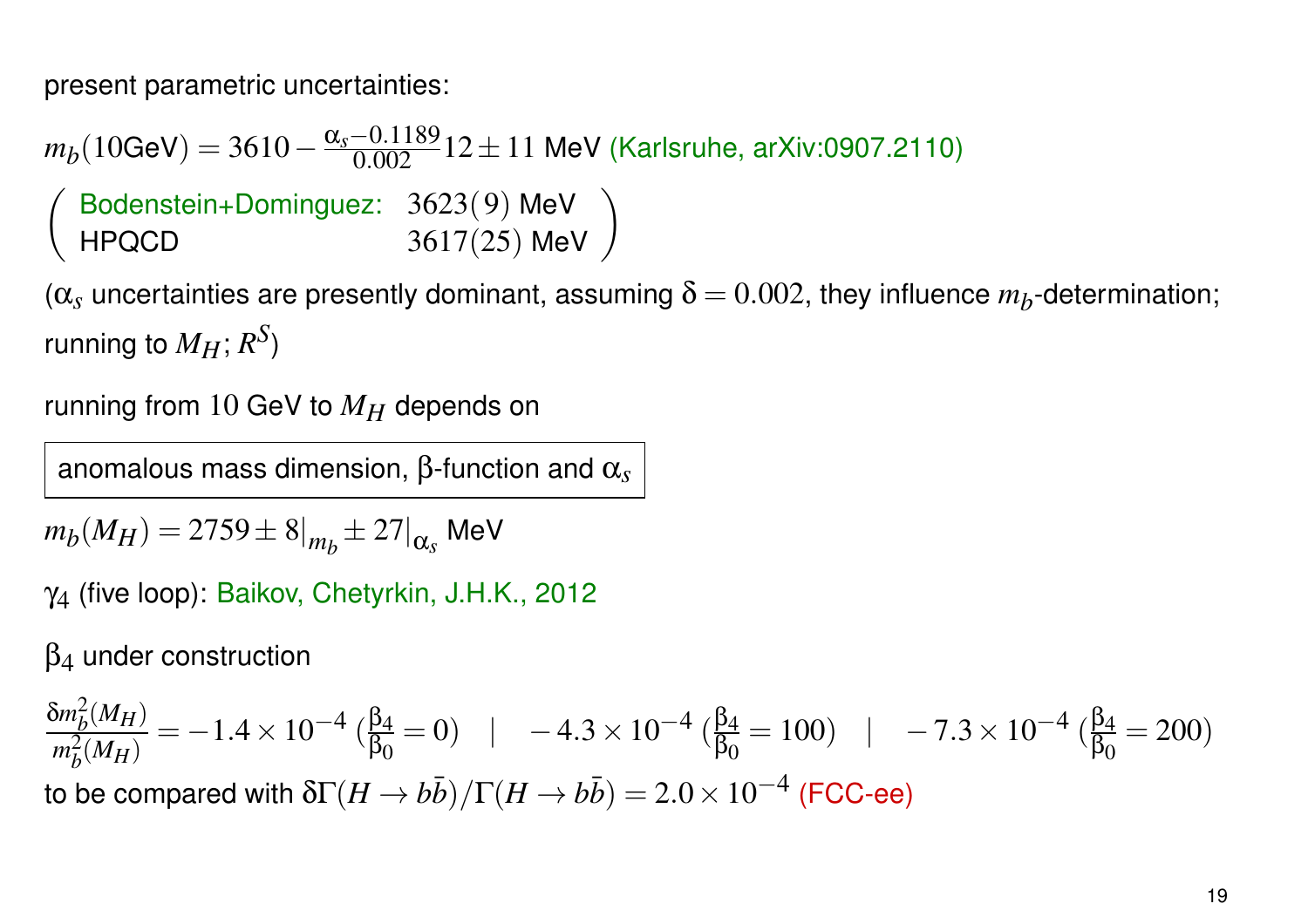with the just computed  $\beta_4$  (Baikov, Chetyrkin, J.H.K, 2016)

$$
\frac{\beta_4}{\beta_0} = 7.882
$$
 for  $n_f = 5$ 

and, as a result, the shift induced by the five loop term in  $\beta(\alpha_s)$  amounts to

$$
\frac{\delta m_b^2(M_H)}{m_b^2(M_H)} = -0.24 \times 10^{-4}
$$

to be compared with  $\delta\Gamma(H\to b\bar b)/\Gamma(H\to b\bar b) = 2.0\times 10^{-4}$  (FCC-ee)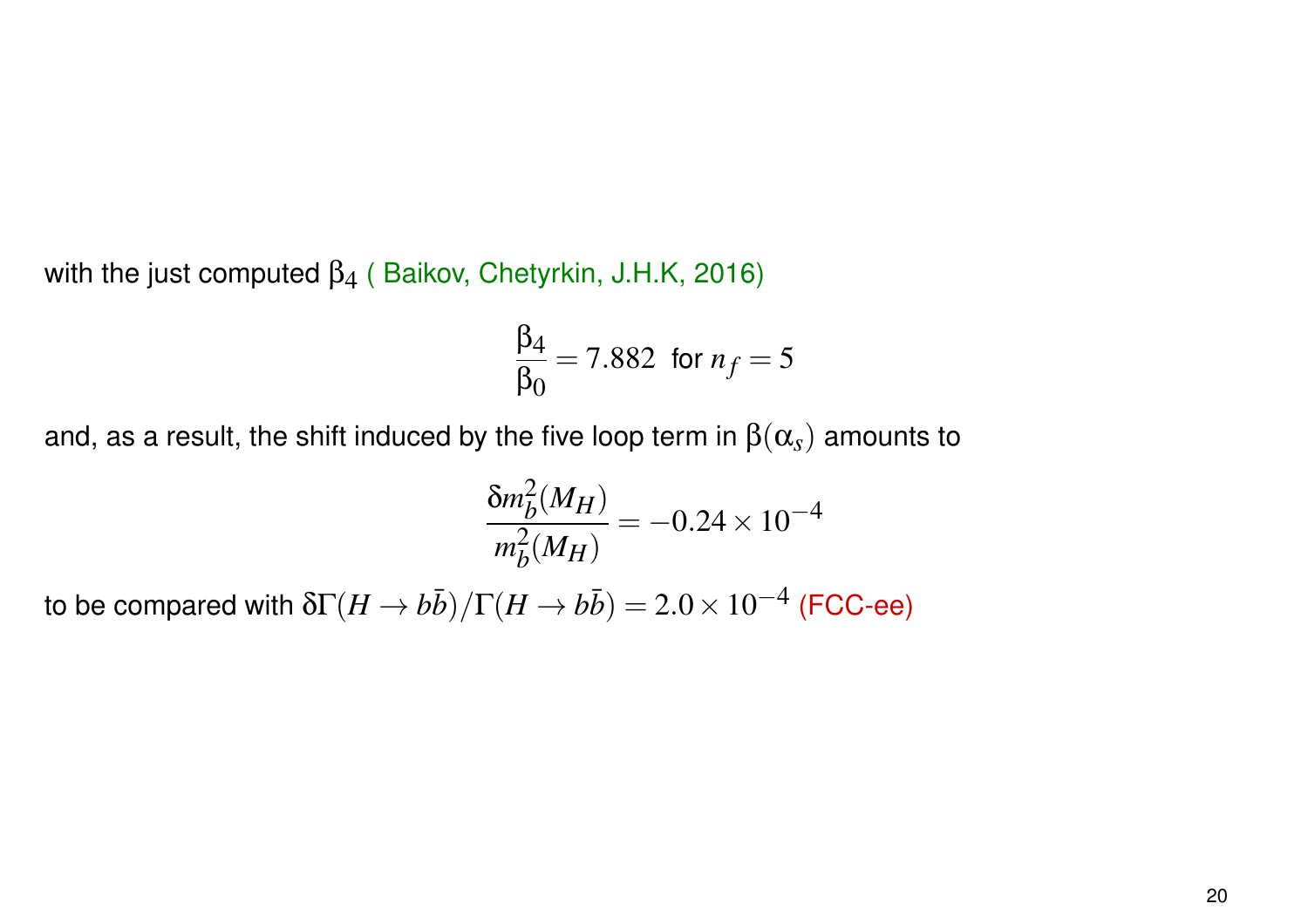$\overline{\text{perspectives:}}$  (assume  $\delta\alpha_s = \delta\alpha_s(\text{now})/10 = 2 \times 10^{-4}$ )

 $\delta m_b(10$ GeV) $/m_b$   $\sim$   $10^{-3}$   $\,$  conceivable (dominated by  $\delta \Gamma (\Upsilon \rightarrow e^+ e^-))$ ⇒  $\frac{\delta \Gamma_{H\rightarrow b\bar{b}}}{\Gamma}$  $\Gamma_{H\rightarrow b\bar{b}}$  $= \pm 2\times 10^{-3}$   $\vert_{m_b}\pm 1.3\times 10^{-3} \vert_{\pmb{\alpha}_s,\text{running}} \pm 1\times 10^{-3} \vert_{\text{theory}}$ 

similarly: Γ*H*→*cc*¯

$$
\delta m_c(3 \text{ GeV})/m_c(3 \text{ GeV}) = 13 \text{ MeV}/986 \text{ MeV} \qquad \text{(now)}
$$
  
= 5 MeV/986 MeV \qquad \text{(conceivable)}

$$
m_c(M_H) = (609 \pm 8 \vert_{m_c} \pm 9 \vert_{\alpha_s}) \text{ MeV} \qquad \text{(now)}
$$
  
\n
$$
\pm 3 \text{ MeV} \qquad \text{(conceivable)}
$$
  
\n
$$
\Rightarrow \frac{\delta \Gamma_{H \to c\bar{c}}}{\Gamma_{H \to c\bar{c}}} = \pm 5.5 \times 10^{-2} \qquad \text{(now)}
$$
  
\n
$$
= \pm 1 \times 10^{-2} \qquad \text{(conceivable)}
$$

Starting from order  $\alpha_s^3$  $\frac{3}{s}$  the separation of  $H\to gg$  and  $H\to b\bar{b}$ is no longer unambiguously possible. (Chetyrkin, Steinhauser, 1997)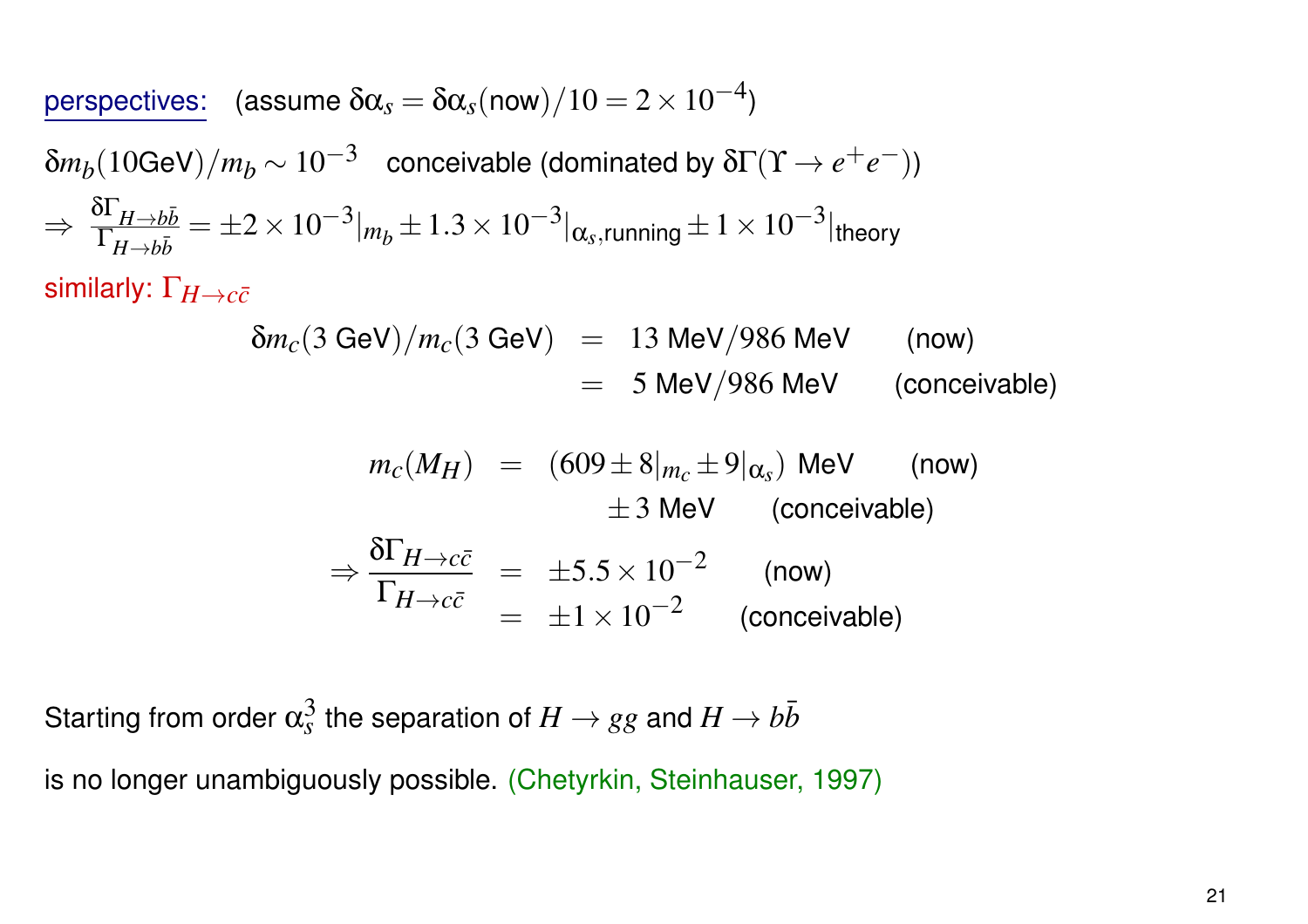$H \rightarrow gg$ 5 *s* ) (hep-ph/0604194; Baikov, Chetyrkin)

(separation of  $gg$ ,  $b\bar{b}$ ,  $c\bar{c}$  difficult in  $O(\alpha_s^4)$  $s$ <sup>4</sup>) and higher)

$$
\Gamma(H\to gg)=K\cdot\Gamma_{\mathsf{Born}}(H\to gg)
$$

and

$$
K = 1 + 17.9167 a_s' + (156.81 - 5.7083 \ln \frac{M_t^2}{M_H^2})(a_s')^2
$$
  
+ 
$$
(467.68 - 122.44 \ln \frac{M_t^2}{M_H^2} + 10.94 \ln^2 \frac{M_t^2}{M_H^2})(a_s')^3.
$$

take  $M_t=175$  GeV,  $M_H=120$  GeV and  $a_s'=\alpha$ (5)  $\int_{s}^{(3)} (M_H)/\pi = 0.0363$ :

$$
K = 1 + 17.9167 a_s' + 152.5 (a_s')^2 + 381.5 (a_s')^3
$$

$$
= 1 + 0.65038 + 0.20095 + 0.01825.
$$

Claim: experimental precision of  $\sigma(HZ)$  BR  $(H \rightarrow gg) = 1.4\%$ 

∼ approximately equal to last calculated correction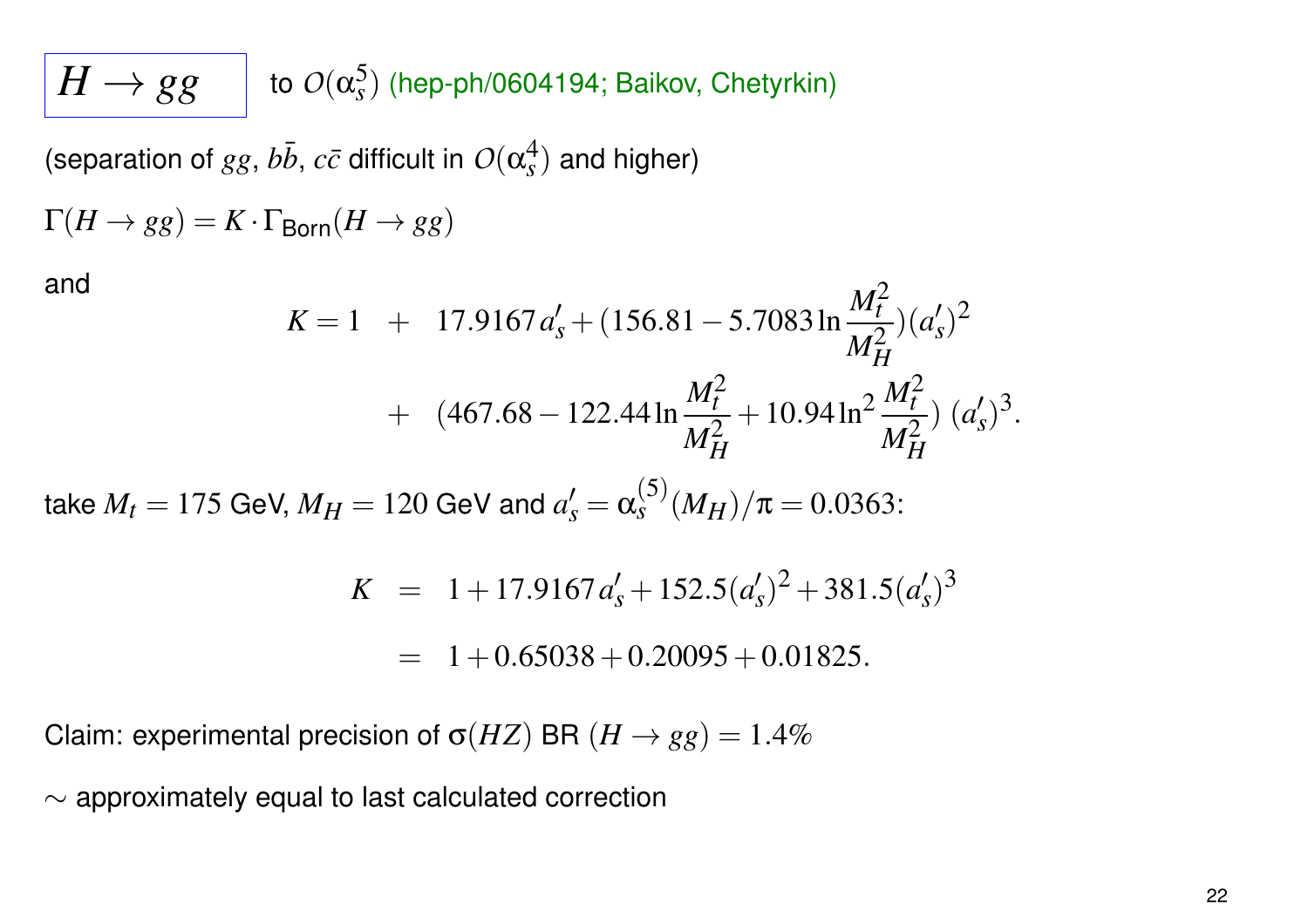## $H \rightarrow \gamma \gamma$  | (arxiv:1212.6233; Maierhöfer, Marquard)

![](_page_22_Figure_1.jpeg)

non-singlet and singlet terms; electroweak corrections (Passarino,...)

 $\Gamma_{H\to\gamma\gamma} = (9.398 - 0.148)$  $LO \times NLO$ -EW  $+$  0.168 LO×NLO-QCD +0.00793  $\alpha_s^2$ *s* ) keV  $\alpha_s^2$  $\frac{2}{s}$  term dominated by singlet part of prediction,

prediction good to *O*(1) permille!